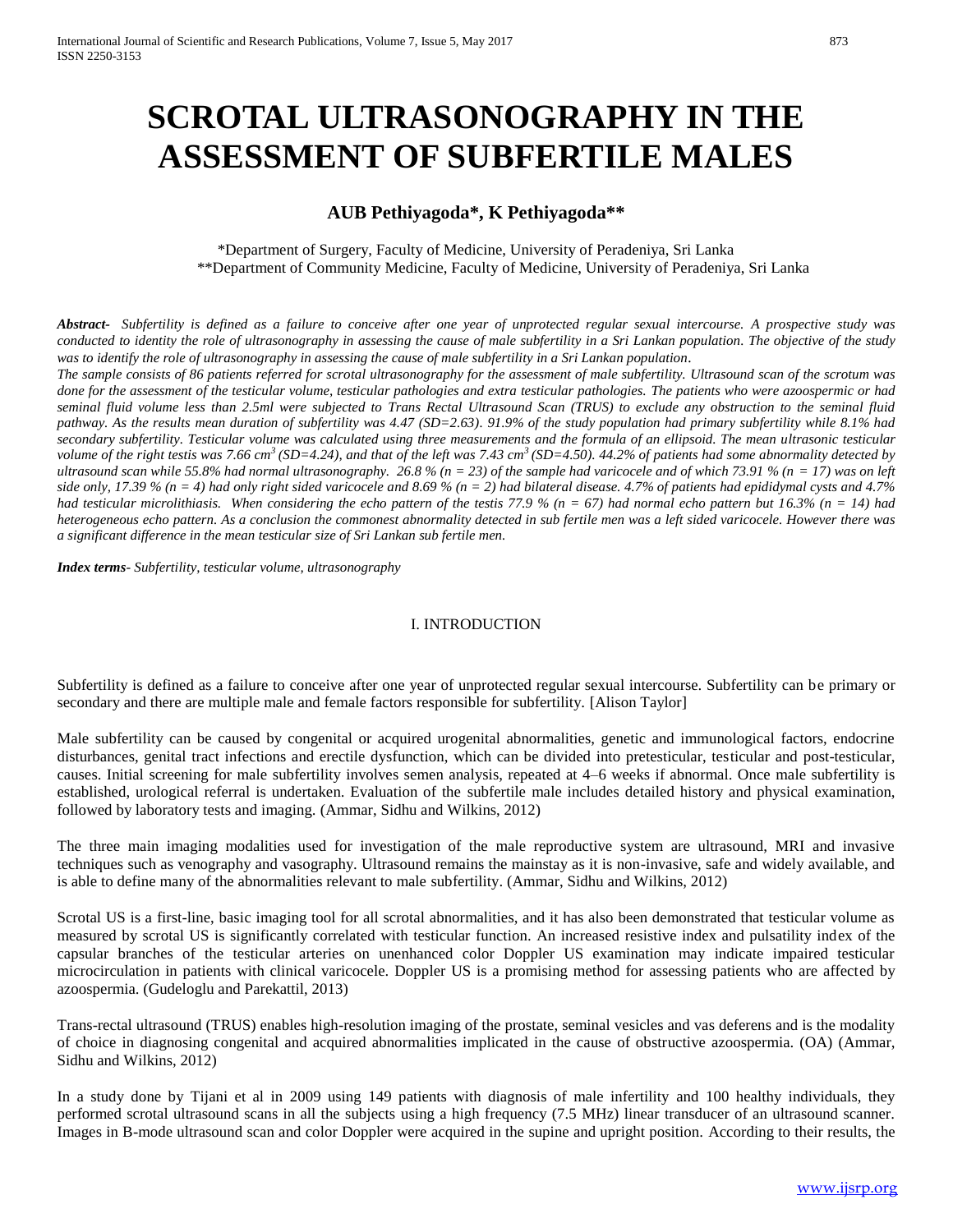prevalence of abnormal scrotal findings in the sub-fertile and fertile men was 65.1% and 23% respectively. Varicocele was the commonest and was found in 55% and 12% of the sub-fertile and fertile men respectively. Hydrocele and epididymal abnormalities were the next common with higher prevalence in the sub-fertile men and they concluded that except varicocele, there was no statistically significant difference in the prevalence of the other abnormalities between the sub-fertile and fertile groups (Tijani et al., 2014)

In a retrospective study done by Hillelsohn et al in 2013 using 99 patients with non-obstructive male subfertility they concluded that an intratesticular RI greater than 0.6 is associated with impaired spermatogenesis, and it supports the use of testicular spectral Doppler sonography as a noninvasive tool for evaluation of testicular function.(Hillelsohn et al., 2013)

In a study done by Qublan et al in 2007 using 234 infertile men, subjects were evaluated for the presence of intra- and extra-testicular abnormalities using high-frequency transducers and color Doppler imaging. They found out that there is a statistically significant increase in the prevalence of abnormal scrotal findings detected with sonography in the study group compared to controls. These included varicocele in 35.5% versus 16%, hydrocele in 16.7% versus 8.7%, testicular microlithiasis in 9.8% versus 2%), epididymal enlargement in 9% versus 2.6% ( $p < 0.05$ ), and epididymal cyst in 7.7% versus 2 %.( Qublan et al., 2007)

Sakamoto et al have done a study on Color Doppler ultrasonography as a routine clinical examination in male infertility in 2006. They performed color doppler ultrasonography in 545 infertile men and they found out that Intra-scrotal abnormalities were detected by ultrasonography in 65.3% of patients. Of them, 58.3% were undetected by physical examination. Left varicocele was found in 57.4%; testicular microlithiasis in 5.5% epididymal cyst in 3.9%; right varicocele in 0.8%; and testicular cysts in 3 0.6%. (Sakamoto et al., 2006). The objective of the study was to identify the role of ultrasonography in assessing the cause of male subfertility in a Sri Lankan population.

#### II. METHODOLOGY

This is a prospective study conducted during a period of 3 years at the Teaching Hospital Peradeniya, Sri Lanka. The sample consists of 86 patients referred for scrotal ultrasonography for the assessment of male subfertility. All the patients were scanned using a 7.5 to 10 MHz linear transducer of Sonoline G 50 ultrasound scanning machine by a single consultant radiologist. Ultrasound scan of the scrotum was done for the assessment of the testicular volume, testicular pathologies and extra testicular pathologies. The patients who were azoospermic or had seminal fluid volume less than 2.5ml were undergone Trans Rectal Ultrasound Scan (TRUS) to exclude any obstruction to the seminal fluid pathway. The findings were recorded and the patients were followed up.

### III. RESULTS

Ultrasound scanning of the testis was performed in 86 sub fertile men and their mean age was 35.15 years (SD=5.065) ranging from 25 years to 48 years. Mean duration of subfertility was 4.47 (SD=2.63) 91.9% of the study population had primary subfertility while 8.1% had secondary subfertility. Testicular volume was calculated using three measurements and the formula of an ellipsoid. The mean ultrasonic testicular volume of the right testis was 7.66 cm<sup>3</sup> (SD=4.24), and that of the left was 7.43 cm<sup>3</sup>  $(SD=4.50)$ .

44.2% of patients had some abnormality detected by ultrasound scan while 55.8% had normal ultrasonography. 26.8 %  $(n = 23)$  of the sample had varicocele and of which 73.91 % ( $n = 17$ ) was on left side only, 17.39 % ( $n = 4$ ) had only right sided varicocele and 8.69 %  $(n = 2)$  had bilateral disease. 4.7% of patients had epididymal cysts and 4.7% had testicular microlithiasis. When considering the echo pattern of the testis 77.9 % ( $n = 67$ ) had normal echo pattern but 16.3% ( $n = 14$ ) had heterogeneous echo pattern. (Graph 1)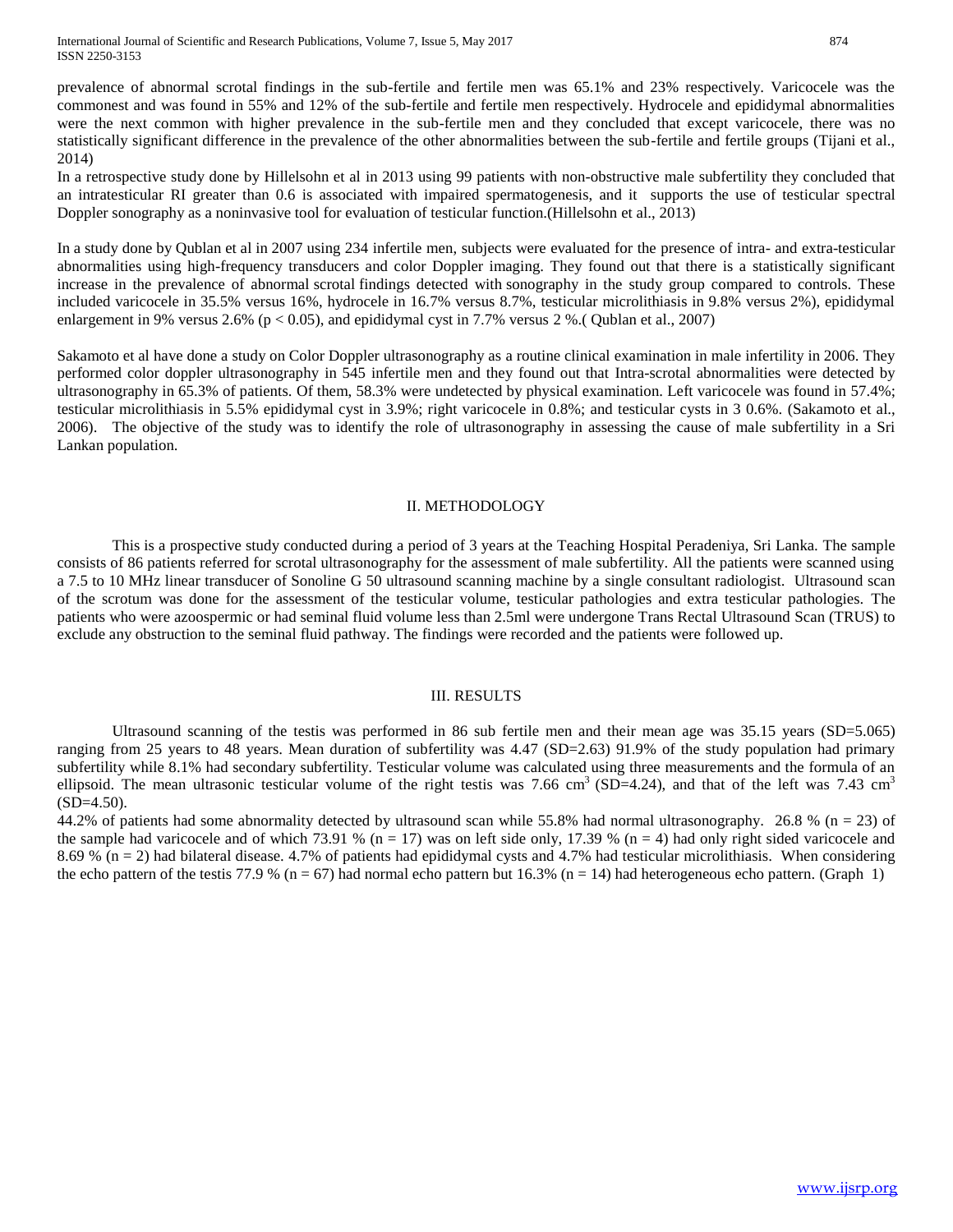

Graph1.Testicular echo pattern

Of the 28 patients who underwent TRUS and from them only 2 patients found to be having obstruction of the ejaculatory ducts (7.14%).

### IV.DISCUSSION

Scrotal ultrasonography plays an important role in the assessment of male subfertility. And it is almost always the initial imaging investigation in male subfertility. (Ammar, Sidhu and Wilkins, 2012)

In our study group the mean testicular volume of the right testis was 7.66 cm<sup>3</sup> and in the left it was 7.43 cm<sup>3.</sup> In contrasts in a study done by J.D. Schiff et al using 159 subfertile men the mean ultrasonic right testicular volume was 18.3 ml and that of left was 16.9 ml. (Schiff, Li and Goldstein, 2004)In a study done by Adrian Kristo and Evin Dani using 500 male subjects presenting for male infertility they found out that the testicular volume has a direct correlation with semen parameters and the critical mean testicular volume indicating normal testicular function is 13.3 ml.(Kristo and Dani, 2014) But there are no literature available regarding the ultrasonographically measured normal testicular volume in Sri Lankan men. In a study conducted by E. Wikramanayake, in 1995 using 200 Sinhalese men. The mean right testicular size was  $17.2 + 4.1$  ml and that of the left was  $16.1 + 3.9$  ml as measured by the orchidometer. The reason for this discrepancy may be due to smaller testicular size in Sri Lankan men compared to world population. But further studies are required to establish the normal testicular size in Sri Lankan men.

44.2 % of our study subjects had some abnormality detected by scrotal ultrasonography. In a study done by Hideo Sakamoto et al using 545 infertile men, Intra-scrotal abnormalities were detected by ultrasonography in 65.3% of patients. (Sakamoto et al., 2006) Similarly in a study done by K.H. Tijani et al using 149 subfertile patients and 100 healthy individuals in West Africa They found out that the prevalence of abnormal scrotal findings in the sub-fertile men was 65.1% and in fertile men it was 23%.(Tijani et al., 2014)

In the current study the commonest abnormality detected by ultrasonography was varicocele which was detected in 26.8 % of study subjects. It was followed by epididymal cyst (4.7%) and testicular microlithiasis (4.7%) In the study done by K.H. Tijani et al the commonest scrotal abnormality detected by ultrasound was varicocele and it was found in 55% sufertile men, epididymal cyst was found in 5.3%. Most studies have reported varicoceles to be more common on the Left in both sub-fertile men and normal population.in their study Left side varicocele was found in 66.7% and in Right side it was 3.7%. Similarly in our study Left side varicoceles were responsible for 73.91 %.(Tijani et al., 2014)

In the study done by Hideo Sakamoto et al Left varicocele was found in 57.4% of patients and testicular microlithiasis in 5.5%. Epididymal cyst was seen in 3.9%. Right varicocele was seen only in 0.8%. (Sakamoto et al., 2006)